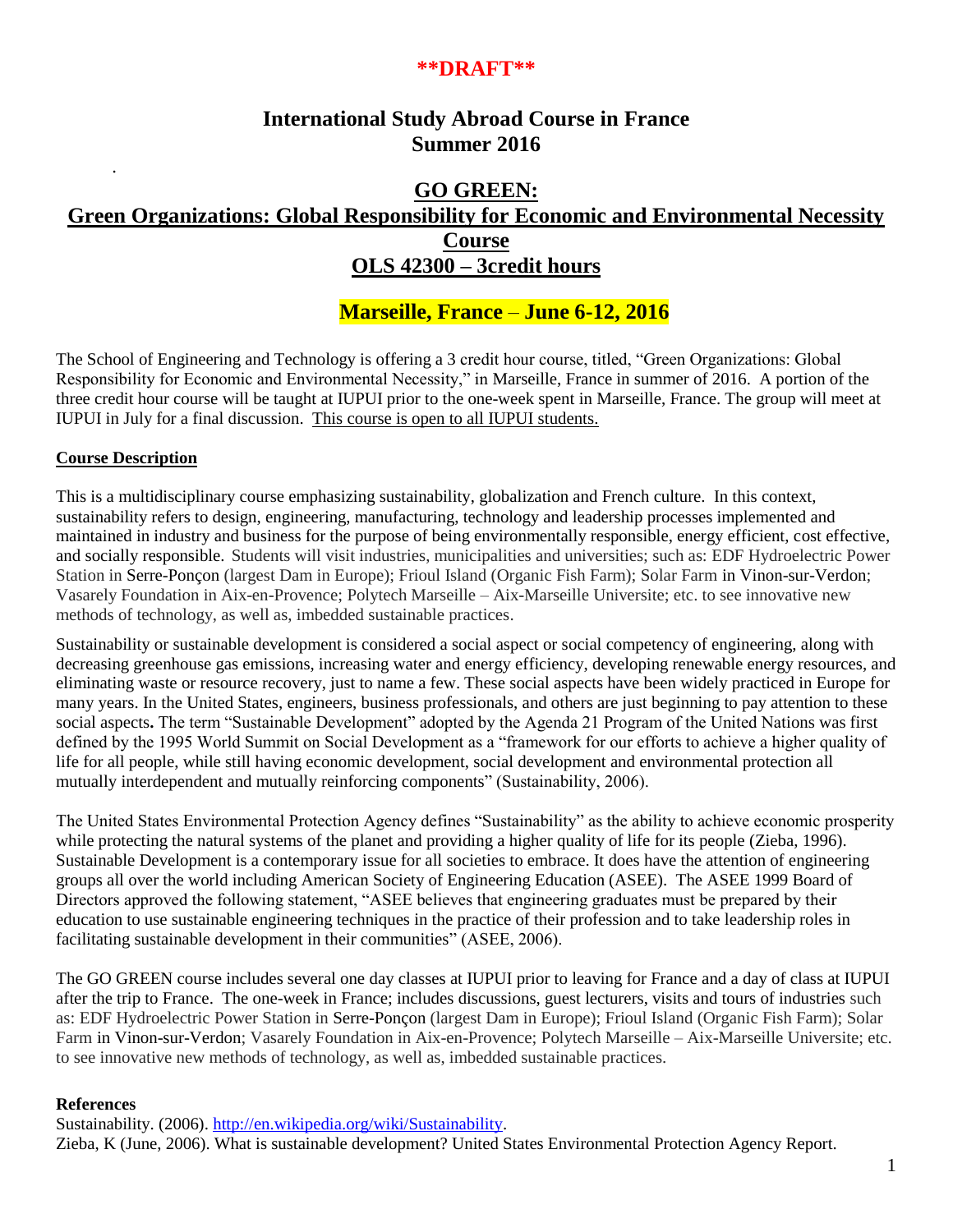# ASEE. (2006). [http://www.asee.org/about/statementSustain.cfm.](http://www.asee.org/about/statementSustain.cfm)

#### **General Course Learning Objectives:**

Upon completion of this class students will be able to:

1. Acquire knowledge of issues in sustainability (interdisciplinary area) as it relate to business and industry internationally and nationally;

2. Acquire some knowledge and appreciation of French culture and some language skills;

3. Utilize, analyze and synthesize sustainable knowledge from course to apply in life upon return to U.S.

4. Understand and analyze the interconnectivity of global concerns.

#### **Dates of the Program \***

IUPUI – **April 23 & 30, 2016**(Saturdays)\* and **May 14, 2016** (Saturday)\* Marseille, France – **June 6-12, 2016** (Sunday through Sunday) IUPUI – **July 9, 2016** (Saturday)\*

\*These are tentative dates, however, all classes are mandatory attendance.

#### **Academic Requirements to Take the Course**

Minimum 2.75 GPA Sophomore standing Good standing with University

#### **Pre-departure Orientation, On-Site Orientation**

Pre-departure orientation for enrolled students will be provided in late spring 2016. This will include preliminary information on airline and hotel. Additional pre-departure information and orientation will be provided during predeparture classes. The class will include several hours of French history, culture, and language, as well as, some online course work.

Students will be responsible for purchasing their own airline tickets and making their own reservations at a hotel of their choice in Marseille (course instructor must approve hotel). Please check with instructor before making your arrangements. Directions, maps, procedures for going through customs, hotel information, airline information, and transportation information will be given to students. All transportation in Marseille and surrounding areas for the week will be provided as part of the course.

On-site orientation will be announced at a later date. It will be held in Marseille, France. The weeklong itinerary, orientation of places in Marseille, and transportation will be reviewed during this time.

#### **Additional 3 credit Research or Independent Study Option –**

Students will be given an option to add an additional 3 credit hours, OLS 39900 GO GREEN Research, by enrolling in an Independent Study Course during 2016 in the summer. The Independent Study Course will be designed to focus on a student's area of interest in a topic related to the GO GREEN course and to study this area further in depth. This option will give students the ability to take 6 full credit hours needed for financial aid purposes for summer enrollment awards.

#### **Course Numbers and Faculty**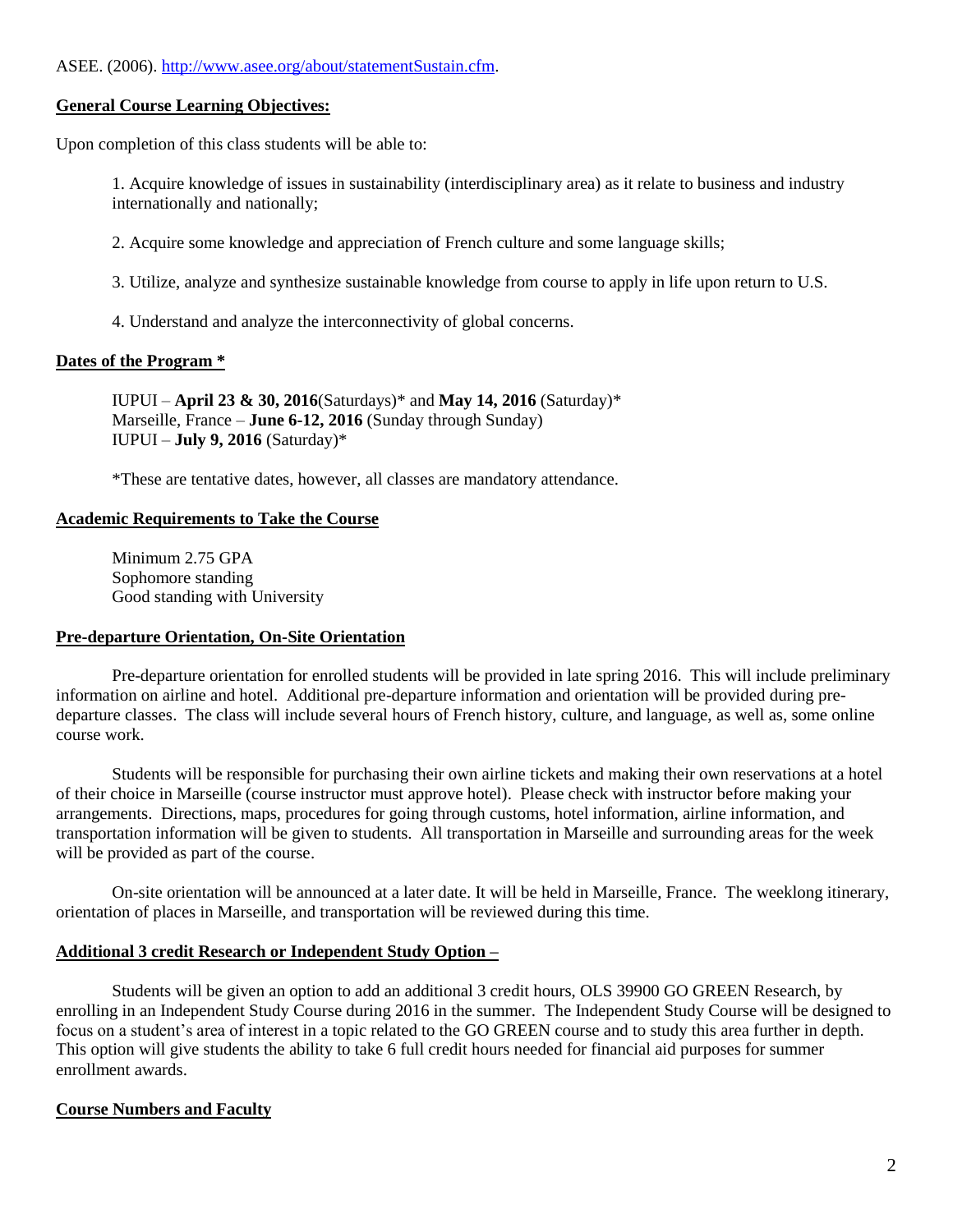### The course number for GO GREEN is **OLS 42300.**

Several IUPUI faculty members teach the course from the Purdue School of Engineering and Technology, IUPUI.

- **Patricia Fox**, Clinical Assistant Professor of Organizational Leadership and Supervision and Adjunct Clinical Assistant Professor of Engineering Technology, School of Engineering and Technology, IUPUI.
- **Charles McIntyre**, Visiting Clinical Professor, Engineering Technology, School of Engineering and Technology, IUPUI.

### **Supplementary Activities in France**

Students will have evenings, some late afternoons, and the weekend to explore Marseille and surrounding towns. An important part of this class is learning about the French culture. Your spare time should be used to observe and mingle with French people to get a feel for the culture.

# **Additional Fee**

In addition to the three credit hour tuition fee for the course, there will be a charge of a **flat fee of \$500**. This fee will be used for class materials, local transportation, and a welcoming dinner, museum fees, and other refreshments. In addition, IUPUI International Programs office charges approximately \$**80.00 fee** (estimated) for all study abroad courses.

# **Estimated cost of room and transportation**

The estimated cost of the round-trip airfare from Indianapolis, Indiana to Marseille, France is about \$ 1500.00. Cheaper airfares can be purchased if flying to Paris or Germany and taking train to Marseille. Students may be able to get even a lower discounted through special student tickets. The estimated cost of shuttle bus from Marseille airport to town is \$25. Students will be encouraged to share hotel rooms so that their hotel expense will be around \$550. Meals are reasonable at about \$200 to \$300. A student would need at least approximately \$3,055 plus tuition. See estimates below. Some of the cost of the trip can be offset by scholarships (see scholarship below).

| Cost                         | Fee                           | <b>Fee Notes</b>                                                                                                                                                                                                                                                                  |
|------------------------------|-------------------------------|-----------------------------------------------------------------------------------------------------------------------------------------------------------------------------------------------------------------------------------------------------------------------------------|
| \$500.00                     | <b>Course Fee</b>             | Includes insurance, local travel, train travel during the week, materials,<br>welcome dinner                                                                                                                                                                                      |
| \$80.00                      | Program Fee                   | International Program Fee (estimated)                                                                                                                                                                                                                                             |
| \$1500.00<br>to<br>\$2000.00 | Air Fair                      | Air fares fluctuate greatly from year to year. This range covers the<br>maximum and minimum amounts we have seen from year to year.                                                                                                                                               |
| \$550.00 to<br>\$1200.00     | Hotel                         | Hotel accommodations range as they do in the US. The estimates here are<br>for 3 and 4 star hotels. For a lower accommodation cost you may stay at<br>1 or 2 star hotels or even a hostel. You may split the cost and share rooms<br>with other students traveling with the class |
| \$25.00                      | <b>Shuttle Bus</b>            | This expense is to get you from the airport to the city                                                                                                                                                                                                                           |
| \$200.00 to<br>\$300.00      | Meals                         | This fee can range as well depending on your dining preferences.                                                                                                                                                                                                                  |
| \$200.00                     | Personal<br>Expense           | This is another expense that depends on how much shopping you plan to<br>do for personal items. We suggest this as a minimum amount                                                                                                                                               |
| \$3,055.00                   | <b>Total at Minimum Costs</b> |                                                                                                                                                                                                                                                                                   |

### **Estimated Student Costs**